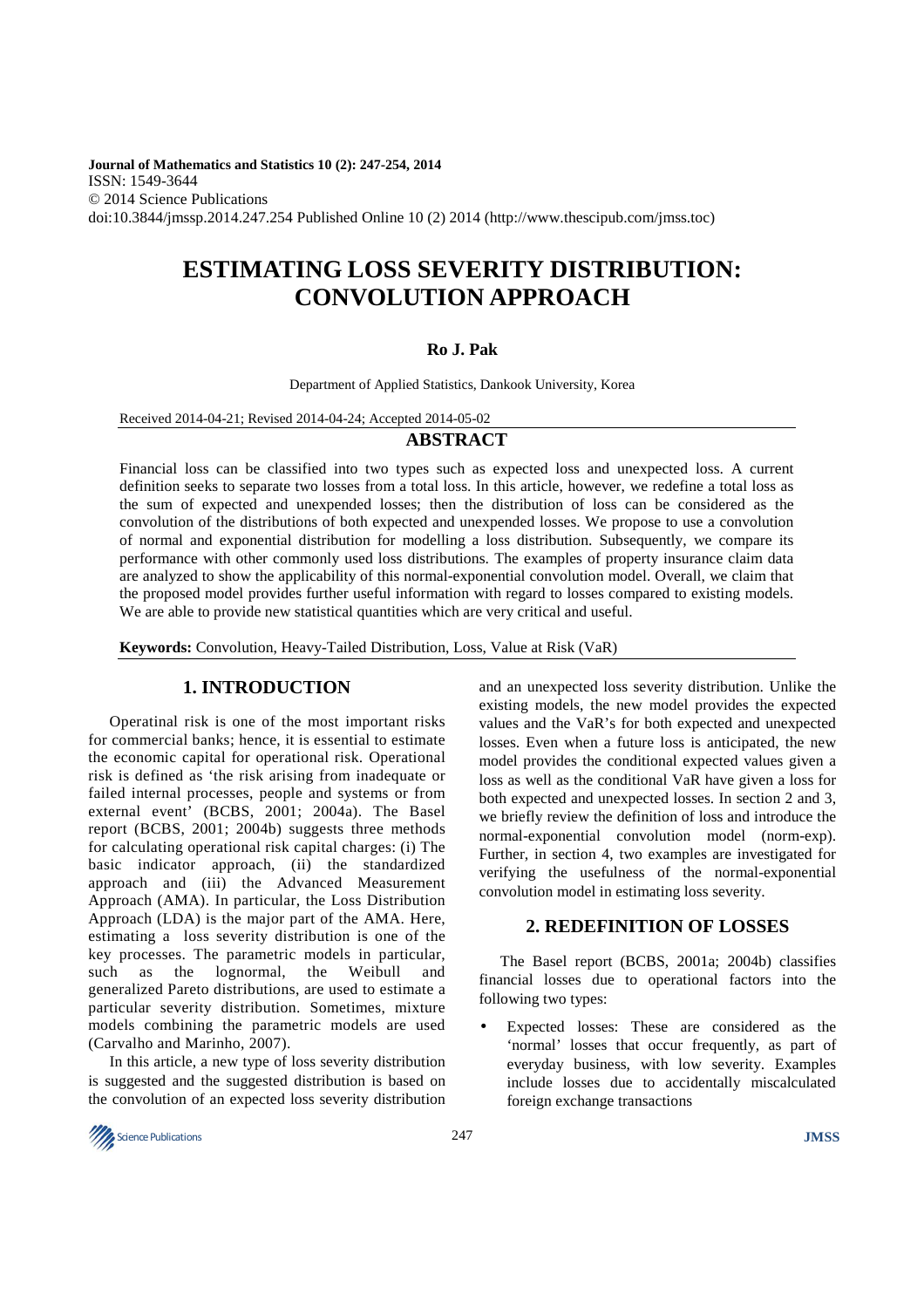Unexpected losses: These are the unusual losses that occur rarely and have a high severity. Examples include losses resulting from a major fraud activity

The current Basel II regulatory text does not provide a description/definition of the Expected Loss (EL). Consequently, discussion has often fluctuated between three different interpretations of EL (FSA, 2005):

- A business/management style definition in which EL is related to a future amount of expense/loss that is predicted on the basis of past experience, e.g., for credit card fraud; past experience of losses allows a projection of future losses, which is budgeted/priced for. The events giving rise to these future losses have not yet occurred
- A mathematical style definition in which EL is equated to the mean (50th percentile) of a loss distribution
- A financial accounting style definition in which EL, which describes losses expected from identified events, for which a reserve has been established. A common example of this is where a large legal cost is anticipated, but the exact amount of the legal settlement is not yet known

**Figure 1** shows the distinction between expected and unexpected losses from the loss distribution point of view. The demarcation is purely arbitrary; however, the expected value of loss (E[L]) is often used as a point separating the expected loss and unexpected loss. In order to quantify both expected and unexpected losses, it is essential to find a loss distribution whose tail represents the unexpected losses (Neil *et al*., 2005).

Unlike the existing definition of losses identified by a separation (**Fig. 1**), we would like to redefine the (total) loss as a sum of the expected loss and unexpected loss, loss = expected loss + unexpected loss, such that the distribution of loss is a convolution of the distributions of the expected loss and unexpected loss. The existing definition says that loss is really a numerical summation of expected and unexpected losses, while we propose that loss is a sum of random variables in probabilistic sense.

The general consensus is that heavy-tailed distributions fit historically observed losses better than light-tailed distributions; the typical probabilistic models that have proposed to describe the severity of losses are the Lognormal, Gamma and Weibull distribution. We propose to let the expected loss distribution and the unexpected loss distribution be the truncated normal distribution and the exponential distribution, respectively (**Fig. 2**).



**Fig. 1.** Loss distribution

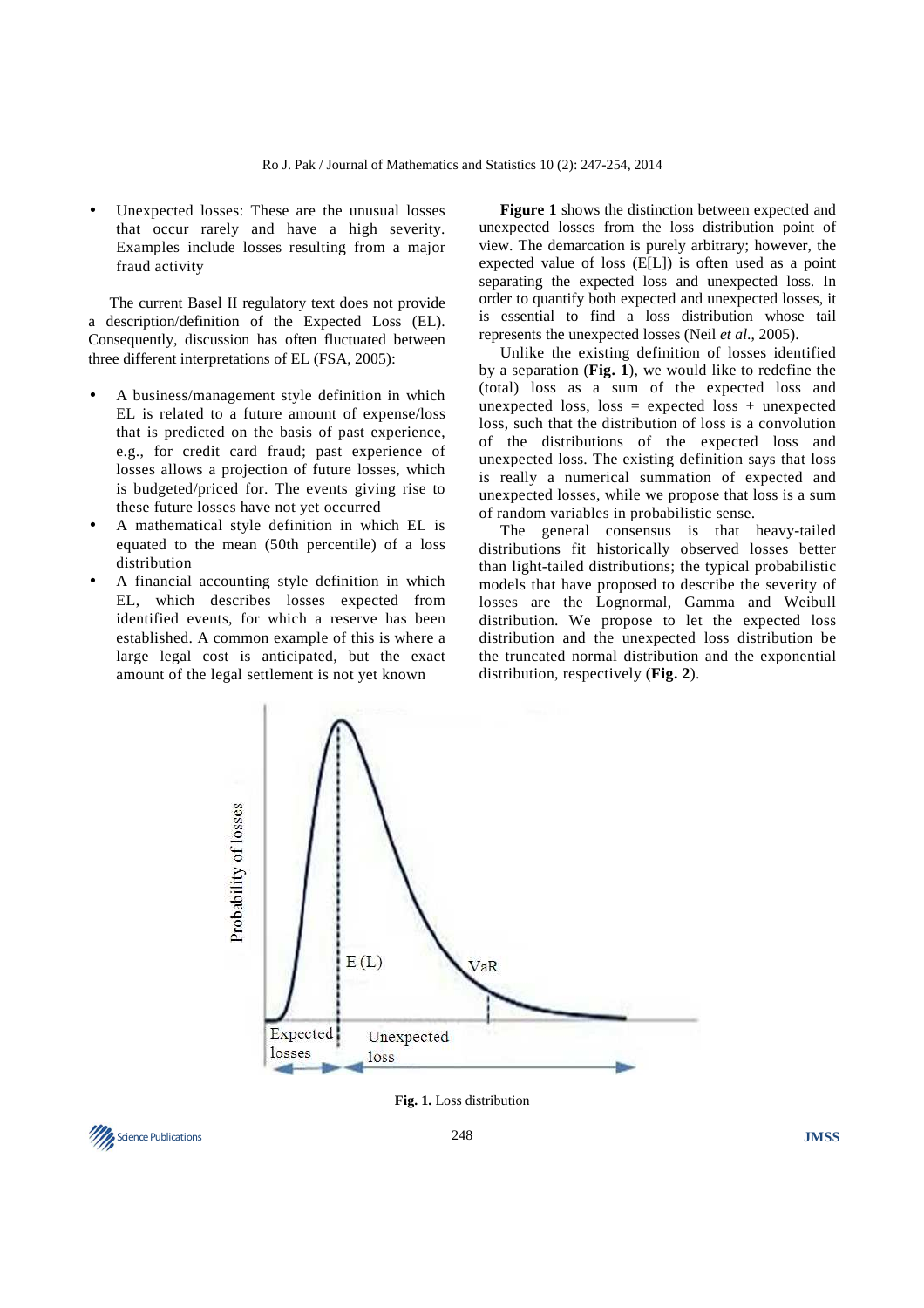Ro J. Pak / Journal of Mathematics and Statistics 10 (2): 247-254, 2014



**Fig. 2.** Expected and unexpected losses

# **3. NORMAL-EXPONENTIAL CONVOLUTION**

If we let X and Y represent the expected loss and unexpected loss, respectively, then S represents the loss which is  $X+Y$ . Let X be normally distributed with mean  $\mu$ and variance  $\sigma^2$ , but truncated at 0 and Y be exponentially distributed with mean  $1/α$ . Then,  $S = X+Y$  has a density:

$$
f_s(s; \alpha, \mu, \sigma) = \alpha \exp\left(\frac{1}{2}\alpha^2 \sigma^2 - \alpha(s - \mu)\right)
$$

$$
\left[\Phi\left(\frac{\mu}{\sigma} + \alpha\sigma\right) - \Phi\left(\frac{\mu - s}{\sigma} + \alpha\sigma\right)\right],
$$

where  $\Phi(\cdot)$  is a cumulative normal distribution. The f<sub>s</sub> $(\cdot)$ is called as the norm-exp density (Bolstad, 2004). Parameter  $\mu$  controls the horizontal position, parameter  $\sigma$ controls the width near peak and parameter  $\alpha$  controls the length of the tail (**Fig. 3**). The conditional density of X given S and Y given S are:

$$
\begin{array}{l} f_{x|S}(x \mid s) = \\ \frac{1}{b} \phi\bigg(\frac{x+a-s}{b}\bigg) \\ \hline \Phi\bigg(\frac{a}{b}\bigg) + \Phi\bigg(\frac{s-a}{b}\bigg) - 1, \\ f_{Y|S}(y \mid s) = \frac{1}{\Phi\bigg(\frac{a}{b}\bigg) + \Phi\bigg(\frac{s-a}{b}\bigg) - 1}\end{array}
$$



where,  $a = s - \mu - \alpha \sigma^2$  and  $b = \sigma$ , respectively.

The (conditional) expected value of the expected loss given the loss becomes:

$$
E(X | S = s) = \mu + \alpha \sigma^2 - b \left[ \varphi \left( \frac{a}{b} \right) - \varphi \left( \frac{s - a}{b} \right) \right] / \left[ \Phi \left( \frac{a}{b} \right) + \Phi \left( \frac{s - a}{b} \right) - 1 \right]
$$

And the (conditional) expected value of the unexpected loss given the loss then becomes:

$$
E(Y | S = s) = s - E(X | S = s).
$$

 $VaR(X|S)$ ,  $VaR(Y|S)$ , which can be obtained by taking the percentile of the corresponding conditional loss distributions at the desired confidence.

All of the mathematical expressions in this section can be obtained by closely following Bolstad (2004), while Bolstad (2004) provided the expressions only for Y. We add some mathematical derivations about the norm-exp at the end of this article.

## **4. DATA ANALYSIS**

## **Example 1**

The Danish data on large fire insurance losses, which were collected by a Danish reinsurance company from Jan. 3, 1980 to Dec. 31, 1990, are considered as an example.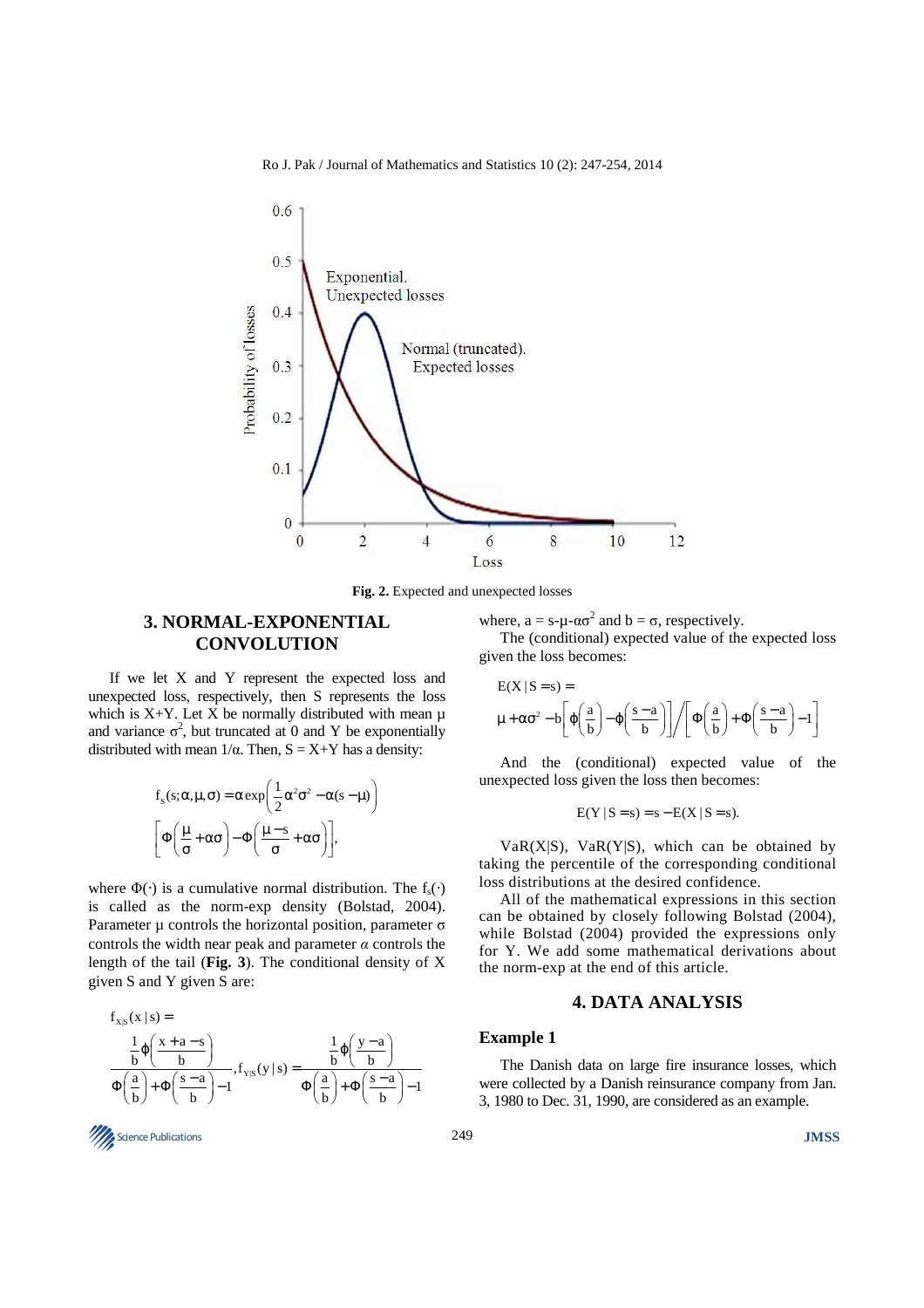Ro J. Pak / Journal of Mathematics and Statistics 10 (2): 247-254, 2014



**Fig. 3.** Various norm-exp densities

This dataset contains 2,167 individual losses in million Danish Krones. The dataset is accompanied with the R package fitdistr and it analyzed with R packages of both fitdistr and limma.

To confirm the model adequacy, some tests have been conducted and statistics are listed in **Table 1**. The critical value of K-S test at the 5% significant level can be calculated by  $1.36\sqrt{1/n}$  (Barrett and Donald, 2003), which is 0.0292 for this dataset. All of the models we considered does not provide perfect goodness of fit. Among the four models, the Lognormal fits the data best; norm-exp, Gamma and Weibull followed in order in terms of the log likelihood and Akaike Information Criterion (AIC).

The VaR of loss, VaR(S), based on the norm-exp is about 7.575, which is slightly larger than 6.536 by the lognormal distribution but smaller than the VaR's by Gamma and Weibull (**Table 2**). In **Fig. 4**, we plot a histogram of losses and estimated densities for the total, expected and unexpected losses. The density of expected losses is primarily located near 1.0 but the density of unexpected losses has a long tail. The sum of  $VaR(X)$  and  $VaR(Y)$  (= 0.945+6.770) is also slightly larger than  $VaR(S)$  (= 7.575) that is,  $VaR(S)$  <  $VaR(X) + VaR(Y)$ , as expected by the nature of VaR.  $VaR(S)$  is accounted mainly by  $VaR(Y)$  (VaR by unexpected loss). We can observe that  $E[X|S]$  and VaR[X|S] are being bounded when *s* is over 1.0 and

 $E[Y|S]$  and  $VaR[Y|S]$  are denominating  $E[X|S]$  and VaR[X|S] after *s* is beyond 1.7, that is, if the (total) loss is larger than 1.7, the loss is taken accounted primarily by the unexpected loss.

#### **Example 2**

 We deal with the Korean property insurance claim dataset as an example, which consists of the monthly total claims (losses) from March 2002 to January 2009 in Korea. The claim is monthly collected by the Insurance Statistics Information Service in Korea. The recorded data have been adjusted in 100 billion Korean won (U.S  $$ 1 \doteq 1000$  Korean won). The Weibull density is best fitted for the given dataset from all criteria (**Table 3**). The norm-exp density is also suitable for the given data based on the K-S test.

**Figure 5a and b** Claims seem to follow norm-exp (0.2294, 0.4888, 0.3081). Weibull and gamma fit the data well as a whole, but lognormal and norm-exp fit the peak better than Weibull and gamma. The density of the expected claim is estimated as N(0.4888, 0.3081) and that of the unexpected claim is estimated as Exp(0.2294). We have  $E[X] = 0.4888$ ,  $E[Y] = 4.3592$  and  $E[S] =$  $0.4888+4.3592=4.8480.$ 

**Figure 5b** We have  $VaR[X] = 0.9955$ ,  $VaR[Y] =$ 13.0550, VaR[S] = 13.5890 (VaR[S] < VaR[X] + VaR[Y]). The VaR based on norm-exp is the second largest among the four VaR's (**Table 1**).

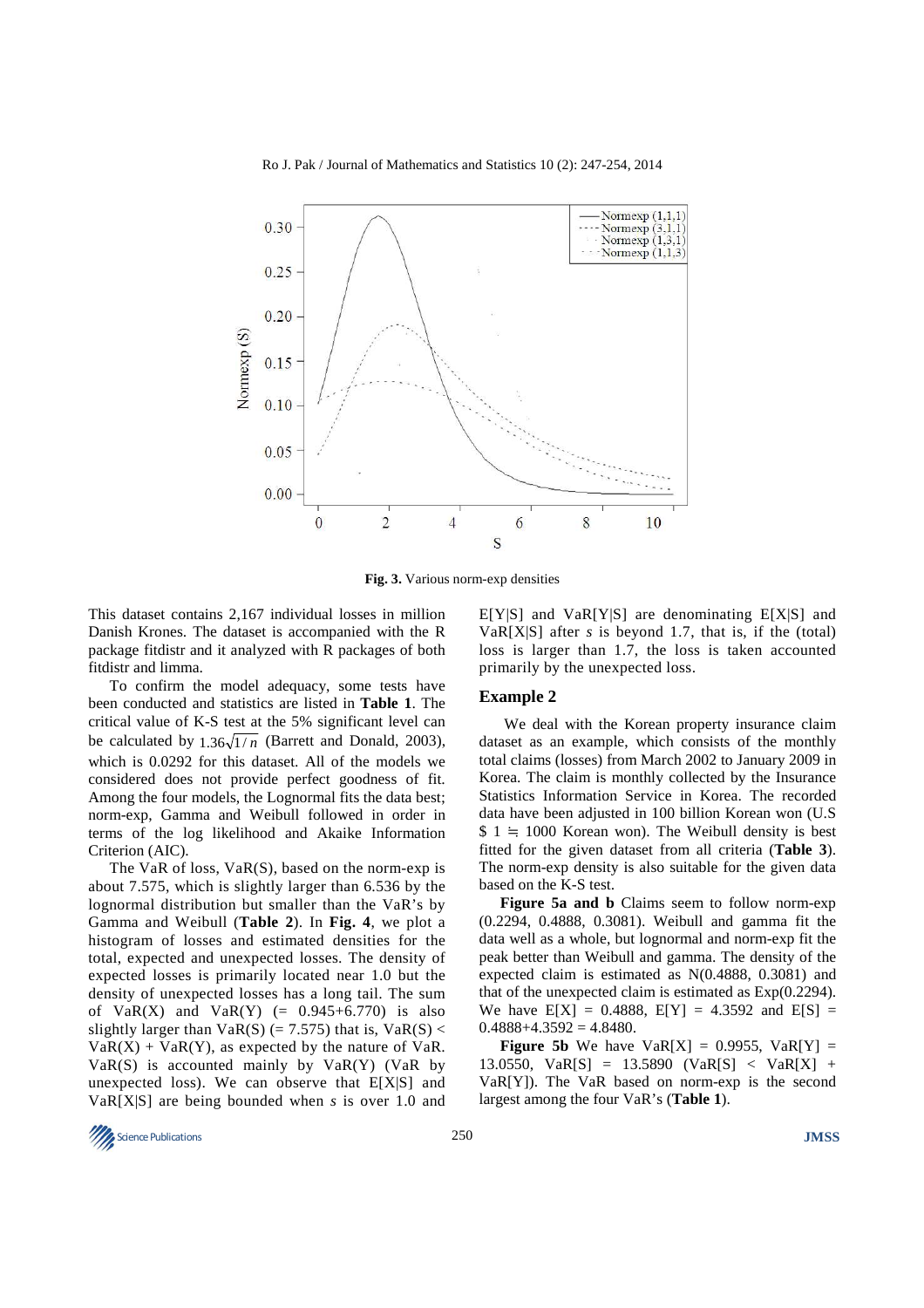### Ro J. Pak / Journal of Mathematics and Statistics 10 (2): 247-254, 2014

#### **Table 1**. Goodness-of-fit statistics

| Distribution | Parameters                                                                                                                                                                                                                                                                                                                                                                         | -2Log likelihood | AІC                                     | K-S   |
|--------------|------------------------------------------------------------------------------------------------------------------------------------------------------------------------------------------------------------------------------------------------------------------------------------------------------------------------------------------------------------------------------------|------------------|-----------------------------------------|-------|
| Gamma        | shape = $1.2579$ Rate = $0.4107$                                                                                                                                                                                                                                                                                                                                                   | 5243.027         | 10488.054                               | 0.201 |
| Weibull      | shape = $0.9475$ scale = $2.9524$                                                                                                                                                                                                                                                                                                                                                  | 5270.471         | 10542.942                               | 0.255 |
| Lognormal    | meanlog = $0.6718$ sdlog = $0.7323$                                                                                                                                                                                                                                                                                                                                                | 4433.891         | 8869.782                                | 0.127 |
| Norm-exp     | rate = 2.2599 mean = $0.8024$ sd = $0.0873$                                                                                                                                                                                                                                                                                                                                        | 4641.394         | 9285.788                                | 0.227 |
| $\sqrt{1}$   | $\mathbf{D}$ $\mathbf{E}$ $\mathbf{E}$ $\mathbf{E}$ $\mathbf{E}$ $\mathbf{E}$ $\mathbf{E}$ $\mathbf{E}$ $\mathbf{E}$ $\mathbf{E}$ $\mathbf{E}$ $\mathbf{E}$ $\mathbf{E}$ $\mathbf{E}$ $\mathbf{E}$ $\mathbf{E}$ $\mathbf{E}$ $\mathbf{E}$ $\mathbf{E}$ $\mathbf{E}$ $\mathbf{E}$ $\mathbf{E}$ $\mathbf{E}$ $\mathbf{E}$ $\mathbf{$<br>$\cdots$ $\cdots$ $\cdots$ $\cdots$ $\cdots$ | $\sim$ $\sim$    | $\cdot$ $\cdot$ $\cdot$ $\cdot$ $\cdot$ |       |

A-D: Anderson-Darling statistic, CVM: Cramér-Von Mises statistic, K-S: Kolmogorov-Smirnov statistic

**Table 2.** VaR (95%-quantile)

| Distribution           | VaR   |
|------------------------|-------|
| Gamma                  | 8.469 |
| Weibull                | 9.398 |
| Lognormal              | 6.536 |
| Norm-exp               | 7.575 |
| normal (expected loss) | 0.945 |
| Exp (unexpected loss)  |       |

**Table 3.** Goodness-of-fit test statistics and VaR (95%)

| <b>Distribution</b> | Parameters                      | -2Loglikelihood | $A-D$    | <b>CVM</b> | $K-S$  | VaR   |
|---------------------|---------------------------------|-----------------|----------|------------|--------|-------|
| Lognormal           | mean = $1.2863$                 | 210.8466        | 2.3113   | 0.3499     | 0.1300 | 15.97 |
|                     | s. d. $= 0.9028$                |                 | (0.00)   | (0.00)     | (0.12) |       |
| Gamma               | shape = $1.8610$                | 210.0977        | 1.0330   | 0.1485     | 0.0997 | 11.76 |
|                     | $Rate = 0.3839$                 |                 | (0.00)   | (0.00)     | (0.39) |       |
| Weibull             | shape = $1.5720$                | 198.7650        | 0.7184   | 0.0948     | 0.0850 | 10.79 |
|                     | Scale = $5.3696$                |                 | (0.0058) | (0.13)     | (0.60) |       |
| Norm-exp            | $rate = 0.2294$                 | 411.6592        | 2.4926   | 0.4264     | 0.1135 | 13.58 |
|                     | mean = $0.4888$ s.d. = $0.3081$ |                 | (0.00)   | (0.00)     | (0.25) |       |

A-D: Anderson–Darling statistic, CVM: Cramér-Von Mises statistic, K-S: Kolmogorov-Smirnov statistic. p-values are in parentheses.



**Fig. 4.** Loss, expected and unexpected losses; E[X|S], VaR[E|S], E[Y|S] and VaR[Y|S]

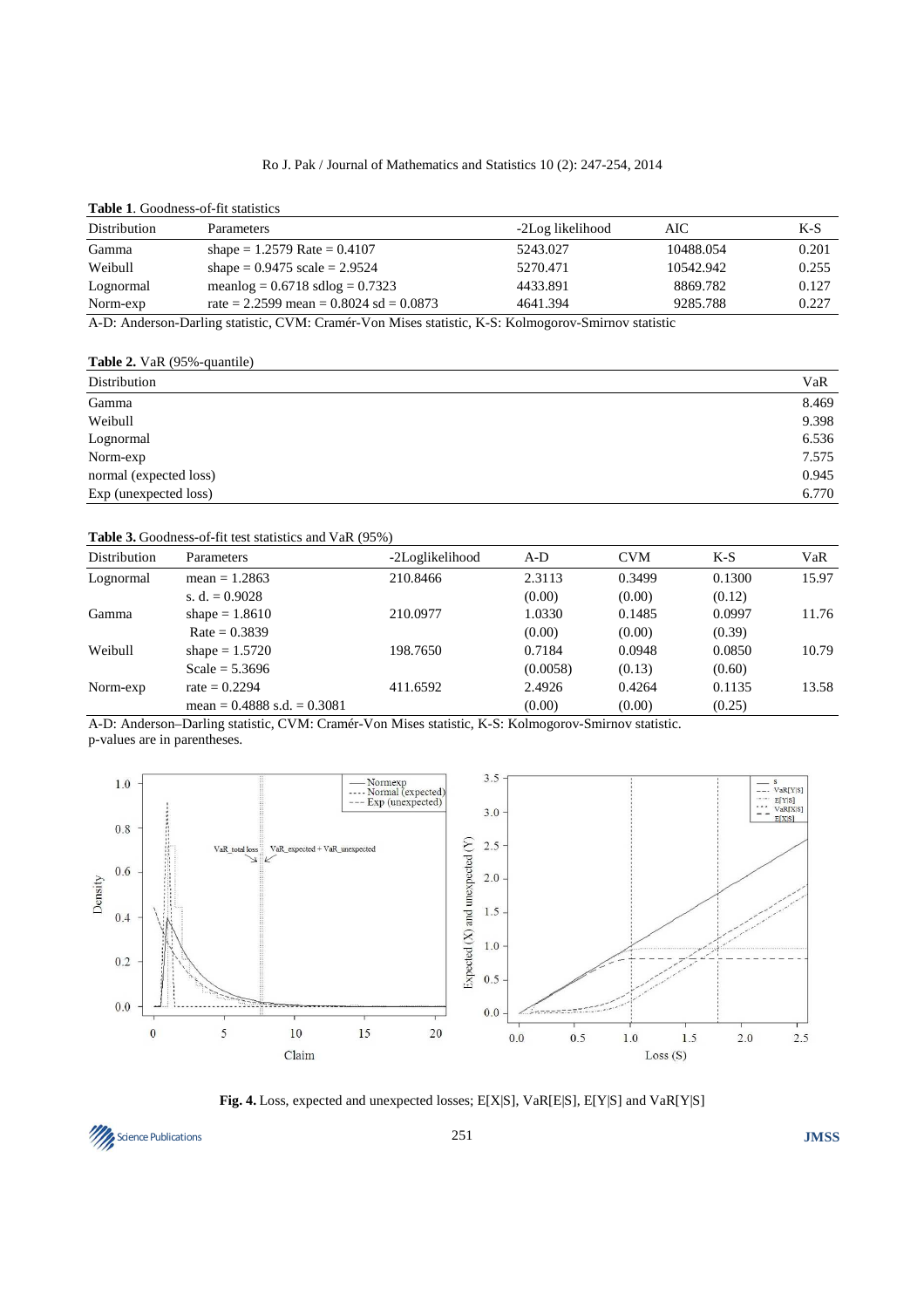

Ro J. Pak / Journal of Mathematics and Statistics 10 (2): 247-254, 2014

**Fig. 5.** Related plots for the Korean property insurance claim data (a) fitted densities (b) normal and exponential: VaR's (c) Expected and unexpected cla (d) E[X|S], E[Y|S], VaR[X|S] and VaR[Y|S]

**Figure 5c** Claims decrease in the summer and increase in the winter. The same pattern is repeated every year. E[X|S] and VaR[X|S] are bounded by 0.5432 and 1.0247, respectively.

**Figure 5d** As claim increases, E[Y|S] and  $VaR[Y|S]$  are increasing while  $E[X|S]$  and  $VaR[X|S]$ are bounded by 0.5432 and 1.0247, respectively. If a claim is less than 1.0180,  $E[Y|S] < E[X|S]$ ; if a claim is less than 1.0225,  $VaR[Y|S] < VaR[X|S]$ . Beyond a claim of 1.0180 or 1.0225, the inequalities are reversed. Furthermore, when a claim is larger than 1.5750, both  $E[X|S]$  and  $VaR[X|S]$  become less than  $E[Y|S]$  and  $VaR[Y|S]$ . When a claim is lower than 1.0180 or 1.0225, the expected loss dominates the unexpected loss. More specifically, it can be said that

a loss is as usual, as expected. When a claim is between 1.0225 and 1.5750, the unexpected loss tends to be over the expected loss; however, it is still under the expected boundary. Yet, when a claim is larger than 1.5750, losses are taken accounted primarily by the unexpected losses.

The norm-exp fits the data well, especially in the peak area (**Fig. 4a**). Claims are mainly affected by unexpected claims while expected claims are somehow bounded (**Fig. 4c**). Approximately 1.0 (100 billion Korean dollars), where  $E[Y|S] > E[X|S]$  and  $VaR[Y|S] > VaR[X|S]$ , is the turning point where we should begin to seriously worry about unexpected losses (**Fig. 4b, d**).

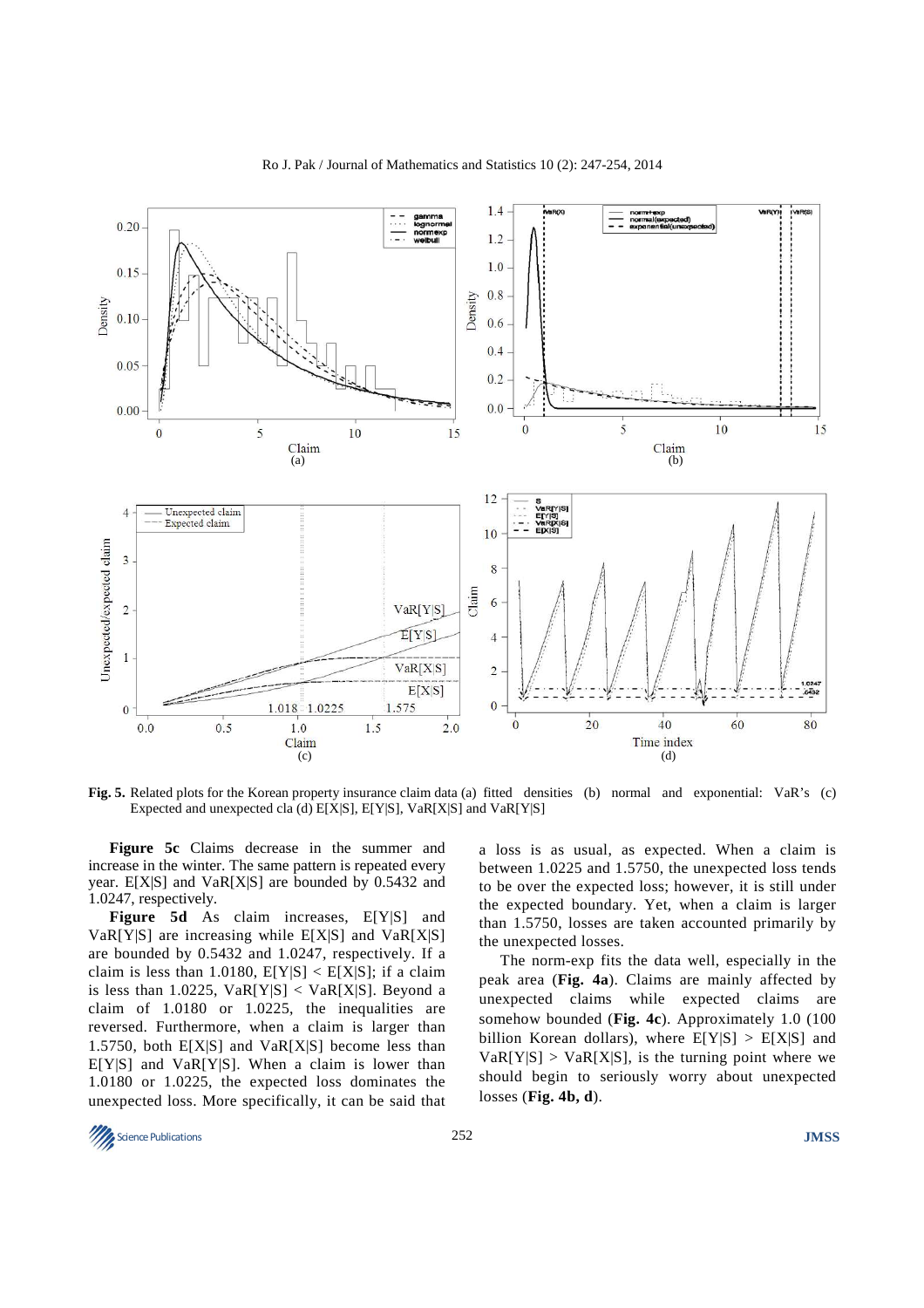## **5. DISCUSSION**

Most of quantities in the above examples are not available under the current definition of expected and unexpected losses. We are able to provide new statistical quantities which, we believe, are very critical and useful. We can provide more concrete and probabilistic relation between expected and unexpected losses on condition of (total) loss. Many representative researches (Resnick, 1997; McNeil *et al.*, 2010; Cooray and Ananada, 2005) supplied lot of important results on estimating losses, but did not give much information about what happened on expected and unexpected losses when a loss changed or when a loss was conditioned on. By the proposed method, we can visualize how expected and unexpected losses behave as a loss moves.

# **6. CONCLUSION**

In this study, we redefine loss as a sum of expected and unexpected losses. The loss follows a distribution, which is referred to as the normal-exponential distribution (norm-exp). Once data is fitted well by the norm-exp, we can obtain useful information with regard to the expected and unexpected loss unlike the other existing distributions. In this article, we only consider the exponential distribution for unexpected loss, but there are certainly the other distributions with a long tail like Lognormal and Gamma, etc. for modeling unexpected loss. Convoluting those distributions would be a good topic for future research.

## **7. REFERENCES**

- BCBS, 2001. Consultative paper on operational risk. Consultative Paper 2, Bank of International<br>Settlement. Basel Committee on Banking Basel Committee on Banking Supervision.
- BCBS, 2004a. Working paper on the regulatory treatment of operational risk. Basel Committee on Banking Supervision.
- BCBS, 2004b. Basel II: International convergence of capital measurement and capital standards: A revised framework. Bank for International Settlement.
- Bolstad, B.M., 2004. Low-level analysis of high-density oligonucleotide array data: Background, normalization and summarization. Ph.D. Thesis, University of California, Berkeley.



- Barrett, G.F. and S.G. Donald, 2003. Consistent tests for stochastic dominance. J. Economet. Society, 71: 71-104. DOI: 10.1111/1468-0262.00390
- Carvalho, A.X. and A.S. Marinho, 2007. Mixture models in operational risk. Development of ObjectRisk.
- Cooray, K. and M. Ananda, 2005. Modeling actuarial data with a composite lognormal-Pareto model. Scandinavian Actuarial J., 2005: 321-334. DOI: 10.1080/03461230510009763
- McNeil, A.J., R. Frey and P. Embrechts, 2010. Quantitative Risk Management: Concepts, Techniques and Tools. 1st Edn., Princeton University Press, Princeton, ISBN-10: 140083757X, pp: 608.
- FSA, 2005. Treatment of expected losses in capital calculations. Draft by FSA AMA Quantitative Expert Group. Financial Services Authority.
- Neil, N., N. Fenton and M. Tailor, 2005. Using Bayesian networks to model expected and unexpected operational losses. Risk Anal., 25: 963-972. PMID: 16268944
- Resnick, S., 1997. Discussion of the Danish data on large fire insurance losses. Astin Bulletin, 27: 139-151. DOI: 10.2143/AST.27.1.563211

#### **Appendix**

The following proof closely follows Bolstad (2004) except that densities of X and Y have been switched and so the order of integrations also is changed. Let *X* be normally distributed with mean  $\mu$  and variance  $\sigma^2$ but truncated at 0 and let Y be exponentially distributed with mean 1/α. The joint density of X and Y is just product of densities:

$$
f_{X,Y}(\alpha, x; \mu, \sigma, y)
$$
  
=  $\alpha \exp(-\alpha y) \frac{1}{\sigma} \varphi \left( \frac{x - \mu}{\sigma} \right)$ , where  $0 < x, y$ 

The total loss S is defined as  $S=X+Y$  and then the joint distribution of X and S is with the absolute value of the Jacobian  $|J| = 1$ :

$$
f_{X,S}(\alpha, x; \mu, \sigma, s)
$$
  
=  $\alpha \exp(-\alpha(s - x)) \frac{1}{\sigma} \varphi \left( \frac{x - \mu}{\sigma} \right)$ , where  $0 < x < s$ .